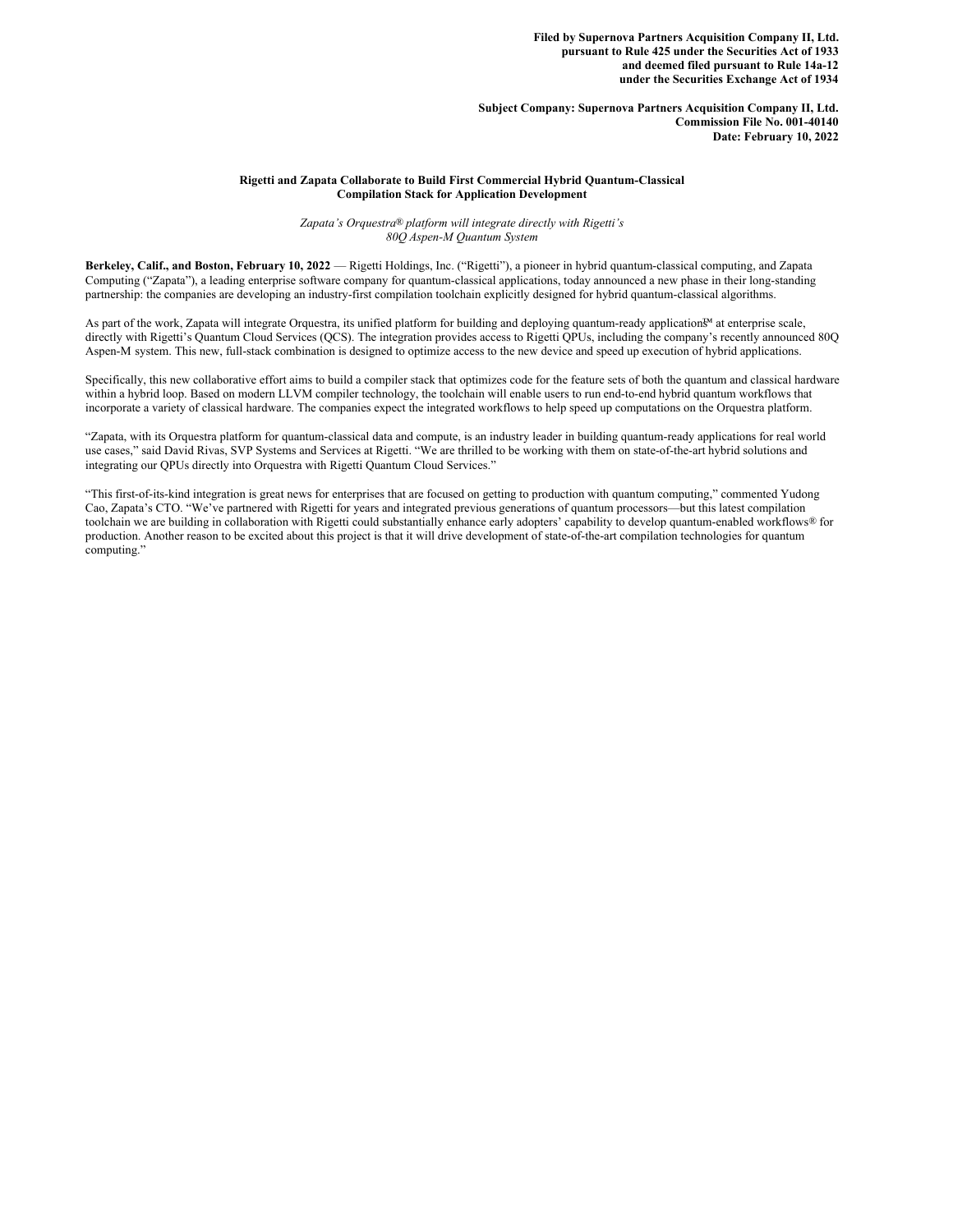Hybrid infrastructure that leverages quantum computers operating in tandem with classical computers over the cloud has become the predominant quantum computing framework for developing and running practical application workflows. However, many popular quantum software tools address only the quantum portion of a hybrid algorithm and are often optimized for a specific hardware backend. The Orquestra/QCS integration targets this common issue so enterprises can benefit from an end-to-end compilation pipeline that is optimized for quantum sampling and quantum machine learning applications.

The companies expect the compilation toolchain to be available to Zapata customers and Rigetti Quantum Cloud Services users in Q2 2022.

# **About Rigetti**

Rigetti is a pioneer in full-stack quantum computing. The company has operated quantum computers over the cloud since 2017 and serves global enterprise, government, and research clients through its Rigetti Quantum Cloud Services platform. The company's proprietary quantum-classical infrastructure provides ultra-low latency integration with public and private clouds for high-performance practical quantum computing. Rigetti has developed the industry's first multi-chip quantum processor for scalable quantum computing systems. The company designs and manufactures its chips in-house at Fab-1, the industry's first dedicated and integrated quantum device manufacturing facility. Rigetti was founded in 2013 by Chad Rigetti and today employs more than 140 people with offices in the United States, U.K., and Australia.

Rigetti announced in October it has entered into a definitive merger agreement with Supernova Partners Acquisition Company II, Ltd. ("Supernova") (NYSE:SNII), a publicly traded special purpose acquisition company. When the transaction closes, the publicly traded company will be named Rigetti Computing, Inc. and its common stock is expected to be listed under the ticker "RGTI." Learn more at www.rigetti.com.

## **About Zapata Computing**

Zapata Computing, Inc. builds quantum-ready applications™ for enterprise on Orquestra®, the computational workflow platform for quantum computing. Orquestra integrates best-in-class classical and quantum technology, including Zapata's leading-edge algorithms, open-source libraries in Python, and more. Zapata has pioneered new quantum-classical methods in ML, optimization and simulation to maximize value from near-term quantum devices, and partners closely with hardware providers across the quantum ecosystem such as Amazon, D-Wave, Google, IBM, IonQ, Quantinuum and Rigetti. Learn more at ZapataComputing.com.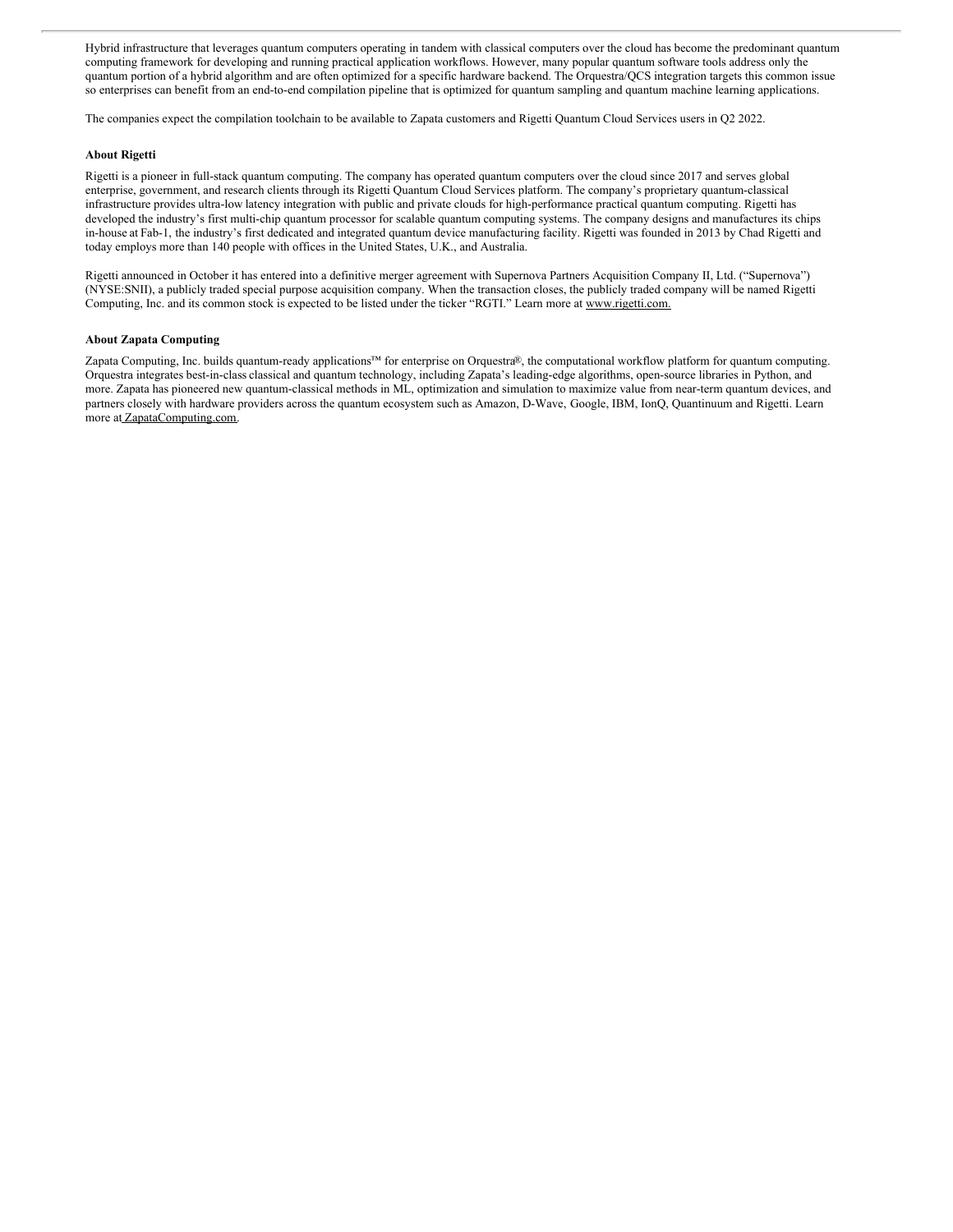## **About Supernova**

Supernova is led by Michael Clifton, who was most recently a technology investor at The Carlyle Group; Robert Reid, a long-time senior partner at Blackstone; Spencer Rascoff, a serial entrepreneur who co-founded Hotwire, Zillow, dot.LA and Pacaso and who led Zillow as CEO for nearly a decade; and Alexander Klabin, founder and CEO of Ancient and former managing partner, co-CIO and co-founder of Senator Investment Group.

#### **Additional Information and Where to Find It**

Supernova has filed a registration statement on FormS-4 (as amended, the "Form S-4") with the SEC, which includes a proxy statement/prospectus, that is both the proxy statement to be distributed to holders of Supernova's ordinary shares in connection with its solicitation of proxies for the vote by Supernova's shareholders with respect to the proposed business combination and other matters as may be described in the registration statement, as well as the prospectus relating to the offer and sale of the securities to be issued in the business combination. Supernova will mail a definitive proxy statement/prospectus and other relevant documents to its shareholders. This communication does not contain all the information that should be considered concerning the proposed business combination and is not intended to form the basis of any investment decision or any other decision in respect of the business combination. Supernova's shareholders and other interested persons are advised to read the definitive proxy statement/prospectus and other documents filed in connection with the proposed business combination, as these materials will contain important information about Rigetti, Supernova and the business combination. The Registration Statement was declared effective by the SEC on February 9, 2022 and the definitive proxy statement/prospectus and other relevant documents will be mailed to shareholders of Supernova as of the record date established for voting on the proposed Business Combination and the other proposals regarding the Business Combination. Shareholders will also be able to obtain copies of the definitive proxy statement and other documents filed with the SEC, without charge, once available, at the SEC's website at www.sec.gov, or by directing a request to Supernova's secretary at 4301 50th Street NW, Suite 300 PMB 1044, Washington, D.C. 20016, (202) 918-7050.

## **Participants in the Solicitation**

Supernova and its directors and executive officers may be deemed participants in the solicitation of proxies from Supernova's shareholders with respect to the proposed business combination. A list of the names of those directors and executive officers and a description of their interests in Supernova is contained in Supernova's definitive proxy statement/prospectus, which was filed with the SEC and is available free of charge at the SEC's website at www.sec.gov. To the extent such holdings of Supernova's securities may have changed since that time, such changes have been or will be reflected on Statements of Change in Ownership on Form 4 filed with the SEC.

Rigetti and its directors and executive officers may also be deemed to be participants in the solicitation of proxies from the shareholders of Supernova in connection with the proposed business combination. A list of the names of such directors and executive officers and information regarding their interests in the proposed business combination is included in the proxy statement/prospectus for the proposed business combination.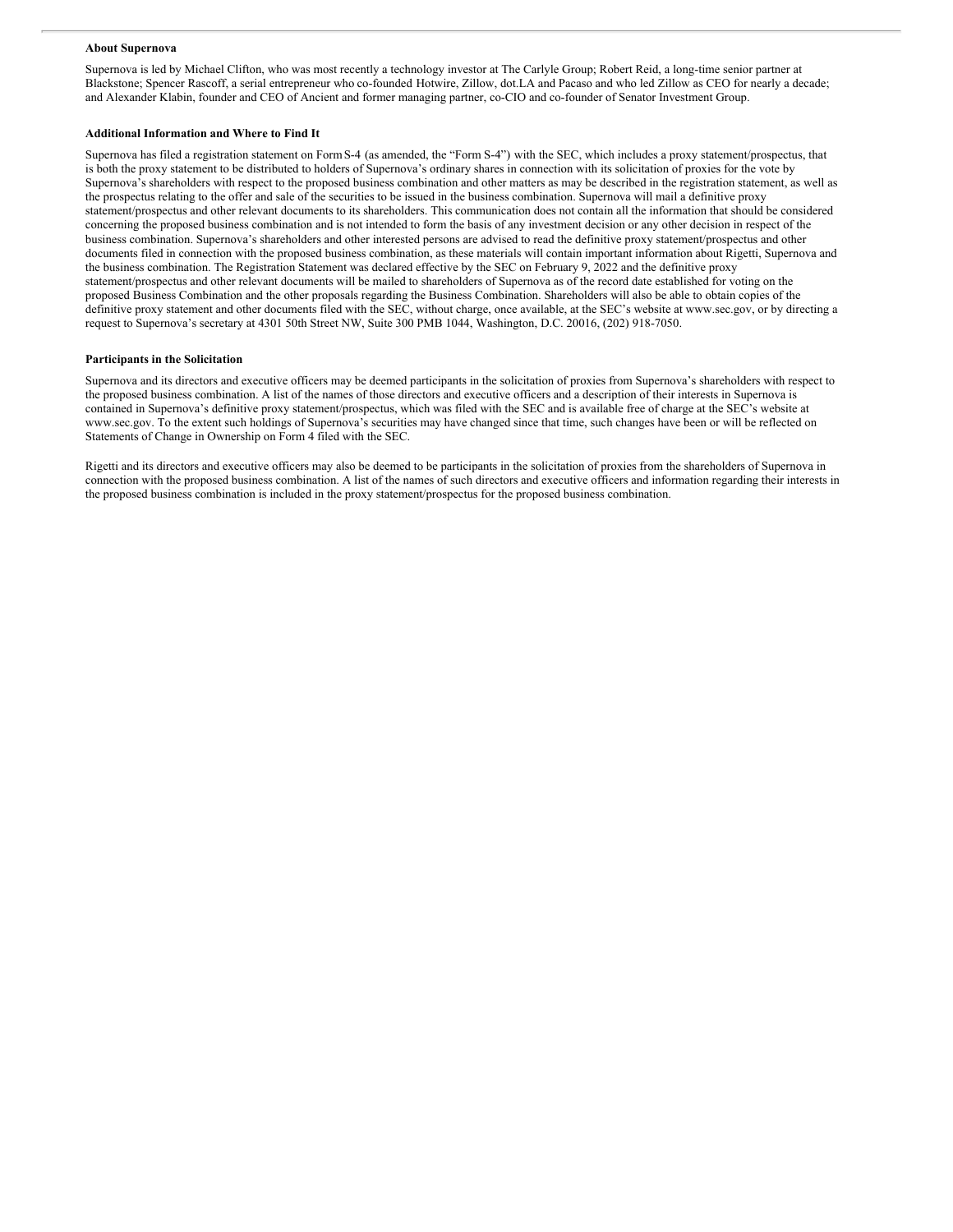#### **No Offer or Solicitation**

This communication does not constitute (i) a solicitation of a proxy, consent or authorization with respect to any securities or in respect of the proposed business combination or (ii) an offer to sell, a solicitation of an offer to buy, or a recommendation to purchase any security of Supernova, Rigetti, or any of their respective affiliates.

#### **Forward-Looking Statements**

Certain statements in this communication may be considered forward-looking statements. Forward-looking statements generally relate to future events and can be identified by terminology such as "pro forma", "may", "should", "could", "might", "plan", "possible", "project", "strive", "budget", "forecast", "expect", "intend", "will", "estimate", "anticipate", "believe", "predict", "potential" or "continue", or the negatives of these terms or variations of them or similar terminology. Such forward-looking statements are subject to risks, uncertainties, and other factors which could cause actual results to differ materially from those expressed or implied by such forward looking statements. These forward-looking statements are based upon estimates and assumptions that, while considered reasonable by Supernova and its management, and Rigetti and its management, as the case may be, are inherently uncertain. Factors that may cause actual results to differ materially from current expectations include, but are not limited to: the outcome of any legal proceedings that may be instituted against Supernova, Rigetti, the combined company or others following the announcement of the business combination and any definitive agreements with respect thereto; the inability to complete the proposed business combination due to the failure to obtain approval of the shareholders of Supernova or to satisfy other conditions to closing; changes to the proposed structure of the business combination that may be required or appropriate as a result of applicable laws or regulations or as a condition to obtaining regulatory approval of the business combination; the ability to meet stock exchange listing standards following the consummation of the business combination; the risk that the proposed business combination disrupts current plans and operations of Rigetti as a result of the announcement and consummation of the proposed business combination; the ability to recognize the anticipated benefits of the business combination, which may be affected by, among other things, competition, the ability of the combined company to grow and manage growth profitably, maintain relationships with customers and suppliers and retain its management and key employees; costs related to the business combination; changes in applicable laws or regulations; the possibility that Rigetti or the combined company may be adversely affected by other economic, business, or competitive factors; Rigetti's estimates of expenses and profitability; the evolution of the markets in which Rigetti competes; the ability of Rigetti to execute on its technology roadmap; the ability of Rigetti to implement its strategic initiatives, expansion plans and continue to innovate its existing services; the impact of the COVID-19 pandemic on Rigetti's business; and other risks and uncertainties set forth in the sections entitled "Risk Factors" and "Cautionary Note Regarding Forward-Looking Statements" in the registration statement on Form S-4 and proxy statement/prospectus discussed above and other documents filed by Supernova from time to time with the SEC.

Nothing in this communication should be regarded as a representation by any person that the forward-looking statements set forth herein will be achieved or that any of the contemplated results of such forward-looking statements will be achieved. You should not place undue reliance on forward-looking statements, which speak only as of the date they are made. Neither Supernova nor Rigetti undertakes any duty to update these forward-looking statements.